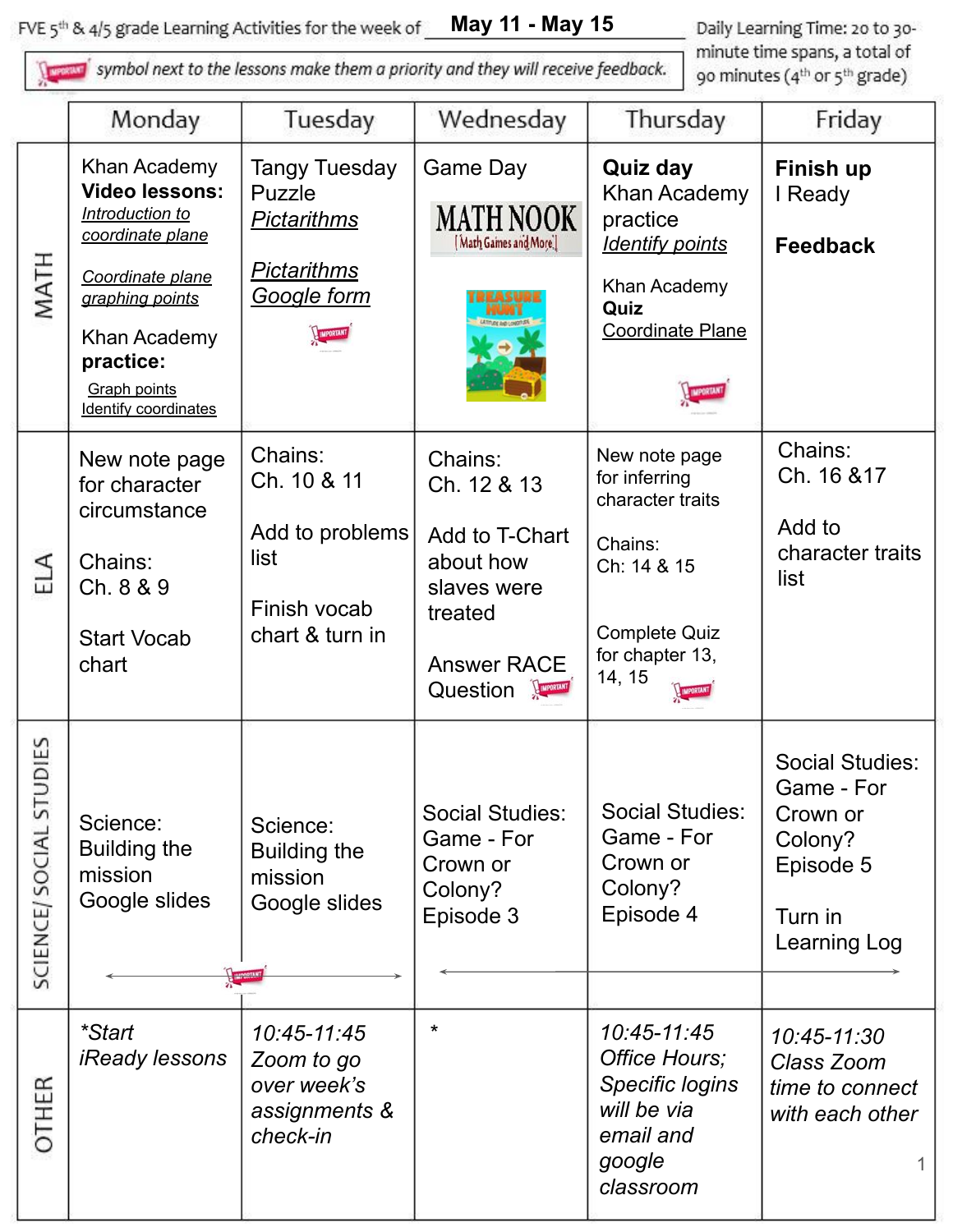As we roll into mid-May and the sunshine returns, we hope you are able to find a **sunny outlook** through this distance learning. One of the sunniest moments of our weeks is when we have an opportunity to talk with the kids. During our small group meetings, the students have provided such incredible feedback that is truly guiding what/how we present our lessons. One of our ah-has is that students haven't been seeing our feedback. Students can see and show you feedback on returned work by going into the classwork feed and either searching for an assignment OR clicking the "view my work" button. In there, when they click on returned assignments, any assignment with a comment will have the comment talk-bubble next to it and anything that had numbers attached will show there as well. They can open their google forms to see question by question feedback, they can read comments, etc. We are working on building in time to the learning plan for students to go in and read through their feedback. So, please note that is coming and it is in large part due to the small groups and kids being willing to let us know what is and isn't working. Way to go 5th graders!

Attached are the lesson plans for the week. It would be helpful to think of the overview page as the *DAILY*  **PLANNER**, like the one we used to fill out each day in class. It may be good to print it and use it as a check off list of what is due. **Always remember, the best place for your students to begin their lessons each day is to log into their Google Classroom and check the Classwork feed each day!**

We miss you all and hope you all stay safe, sane, and healthy.  $\bigcirc$ 

Take Care, The 5<sup>th</sup> grade team

Mrs. Teresa Reynolds, Mrs. Ally Nichol, Ms. Heather Knouse, and Mrs. Hailey Riehl

| <b>Google Classroom Basics</b><br>Go Slow July 23 - Sept 1 | <b>STREAM</b>                                                        | <b>CLASSWORK</b><br><b>PEOPLE</b>                                                |              | ₩ |           |  |
|------------------------------------------------------------|----------------------------------------------------------------------|----------------------------------------------------------------------------------|--------------|---|-----------|--|
| A                                                          | <b>VIEW YOUR WORK</b><br>⊕                                           |                                                                                  |              |   |           |  |
| $\gamma$                                                   | #005 No topic will be "pini.<br>Posted Jul 22 (Edited Jul 23)        | to:<br><b>Students view</b>                                                      |              |   |           |  |
| e                                                          | #011 For OPTIONAL ASSIGNME<br>Posted Jul 29 (Edited Aug 3)           | their assignment<br>status and grades                                            |              |   |           |  |
|                                                            | Welcome (Suggestion that you name this TODAY)                        |                                                                                  |              | ፧ |           |  |
|                                                            | #000 WELCOME! Click Here for more informat $\qquad \qquad \Box \;$ 5 | Ata dua data                                                                     |              |   |           |  |
|                                                            | <b>Krista Weller</b><br><b>Guardians: Alice Keeler</b><br>Title      |                                                                                  | Due          |   |           |  |
| <b>FILTERS</b>                                             |                                                                      | #019 Explain why the founders created the three branches.                        | No due date  |   | Turned in |  |
| Assigned<br>Returned with grade                            |                                                                      | #017 Make a graph of your heart rate as you walk in p $\Box$ 5 (i) 1 No due date |              |   | Assigned  |  |
| Missing                                                    | #016 Add a document of your choice                                   | $[0]$ 1<br>Feedback                                                              |              |   | Assigned  |  |
|                                                            | #015 Write a Paragraph                                               |                                                                                  | conversation |   |           |  |
|                                                            |                                                                      |                                                                                  |              |   | Assigned  |  |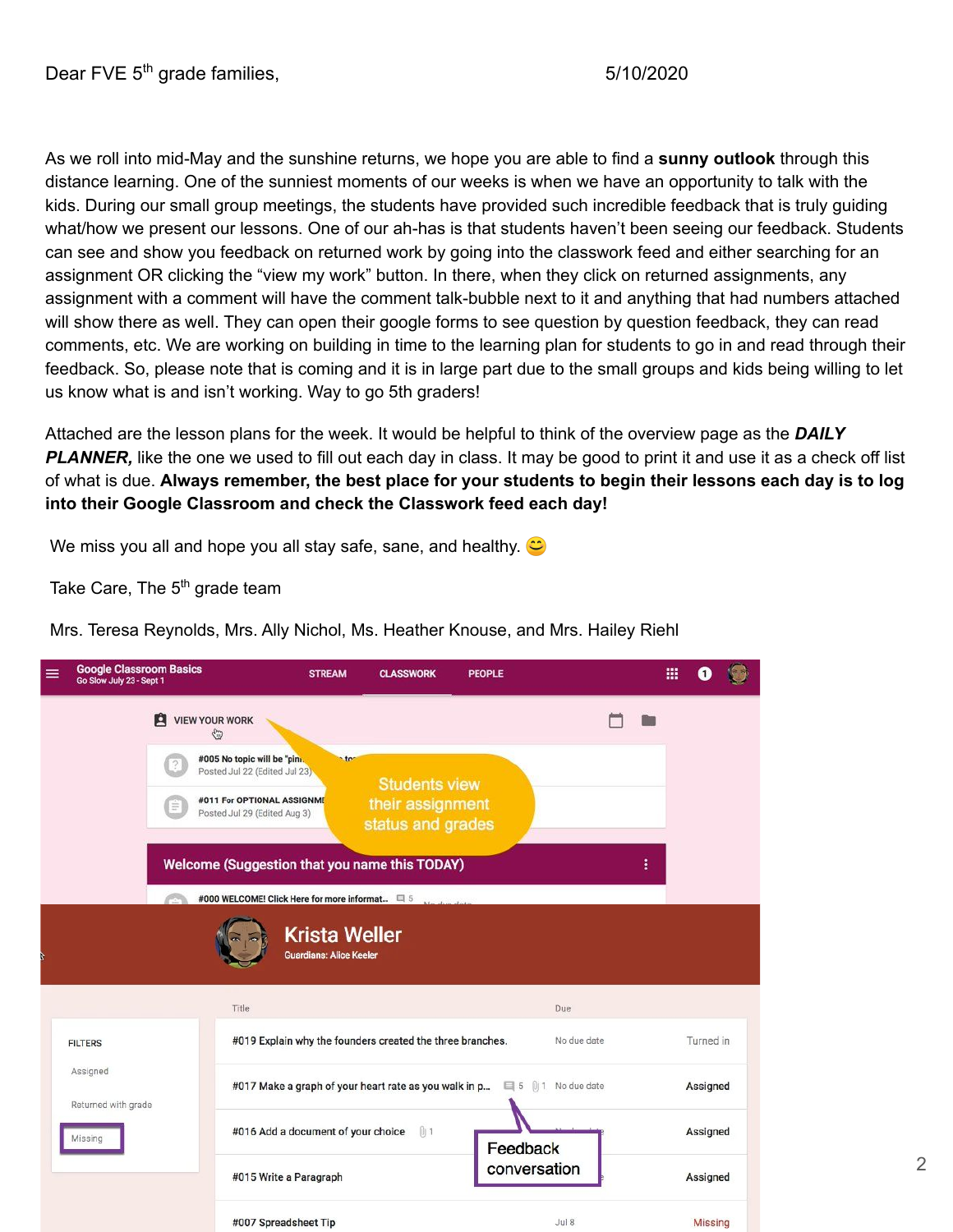# Monday Lessons:

**Math**: introduction to coordinate plane and identifying coordinate pairs

- 1. Log into **Khan Academy**
- 2. watch the 2 **instructional videos:**
	- a. Introduction to the coordinate plane
	- b. Coordinate plane: graphing points
- 3. Complete the 2 **Khan academy practice lessons**
	- a. Graph points
	- b. Identify coordinates
- 4. **Return to Google Classroom** and answer Monday questions
	- a. Enter scores for practice
	- b. Reflect
- 5. Start IReady lesson for week

## **Turn in : Monday Question with scores and reflection**

# **ELA**: Continue reading Chains, Chains Vocab

- 1. **Watch the short instructional video of Mrs. Riehl -** she explains the task for today & how to set up the first note page about Character Circumstances in your CIA notebook/Spiral
- 2. **Chains Chapters 8 & 9** Read independently or listen to Mrs. Riehl as she reads
- 3. See Mrs. Riehl's notes to record down new characters & to copy down the notes from the t-chart "White People's Opinion of Slaves" – this is all about Isabel's circumstances and what life is like for her.
- 4. On Google Classroom Open the Vocabulary Document and complete the chart for the vocab words - Circumstances, Deprived, and Inhuman

#### **Turn in: Nothing for Today**

**Science:** Work with criteria and constraints when planning a mission.

- 1. Continue working on your Mars Mission design from Friday.
- 2. By the end of today, you should have worked through all the systems and have your Spacecraft Log for all the parts up to date. Remember, you only need to enter the information on the cards. Not everything will have a science return or a power draw. :)
- 3. Turn in: None yet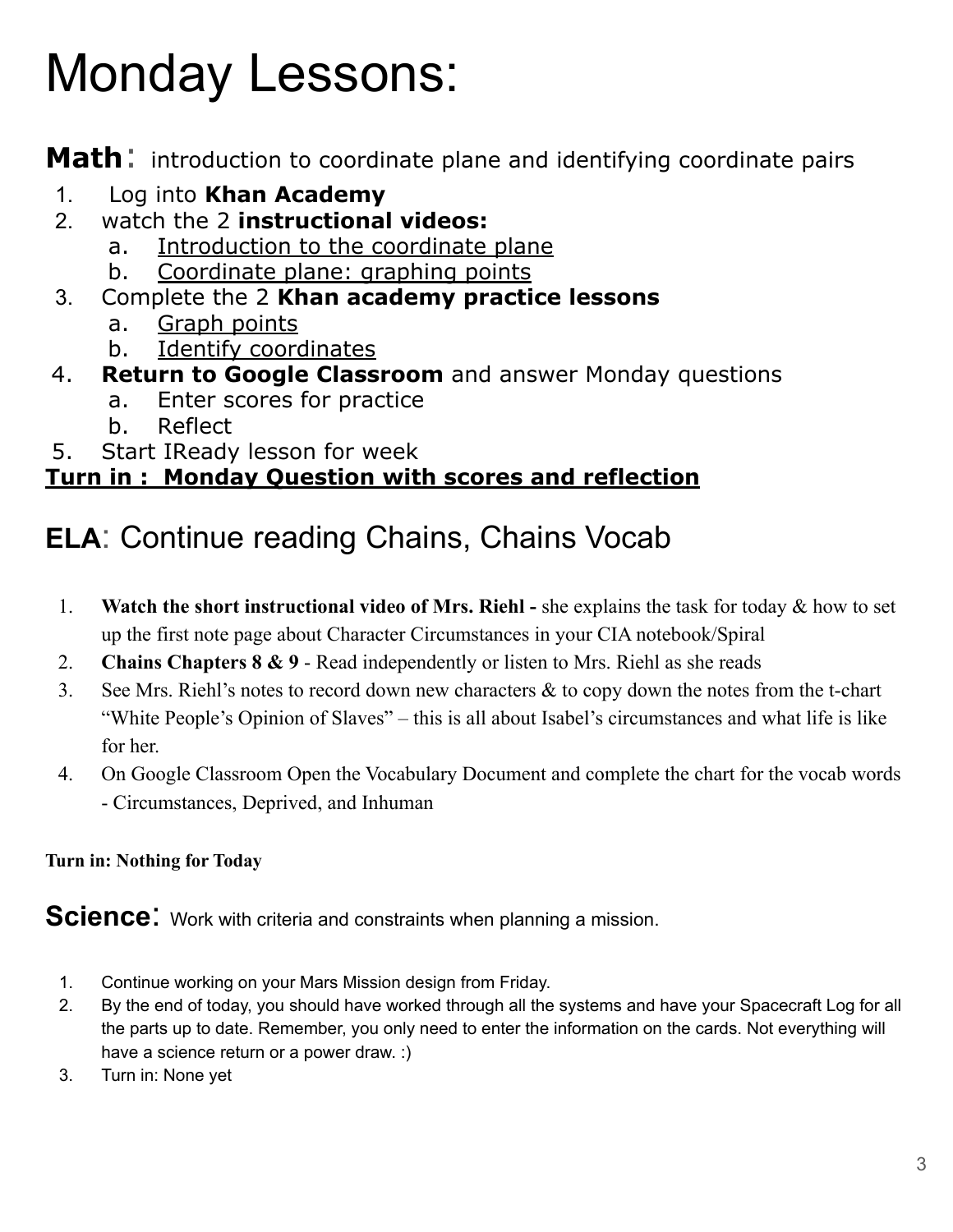# Tuesday lessons:

**Math**: *I can use equivalent fractions to add and subtract fractions to solve a puzzle problem* 

### **1. Log into Google Classroom find assignment Tangy Tuesday Pictarithms**

#### **Directions:**

a) watch tutorial on how to solve this week's puzzles **Pictarithms**

(**hint** if you can't see anything scroll up and click on the puzzle type you want more information about)

b) Tutorials Tangy Tuesday Pack 3

<https://gregtangmath.com/tutorials#slideShowIframe>

c) Open Puzzles link

[https://documentcloud.adobe.com/link/track?uri=urn%3Aaaid%3Ascds%3AUS](https://documentcloud.adobe.com/link/track?uri=urn%3Aaaid%3Ascds%3AUS%3A487db703-27bb-4f69-855f-7395f547e7bc) [%3A487db703-27bb-4f69-855f-7395f547e7bc](https://documentcloud.adobe.com/link/track?uri=urn%3Aaaid%3Ascds%3AUS%3A487db703-27bb-4f69-855f-7395f547e7bc)

- d) you can Print and/or just solve **Pictarithms** puzzle only
- e) Enter answers and **submit quiz** ASSIGNMENT for feedback

### **Turn in : Pictarithms quiz**

**ELA:**

- 1. Read or Listen to Chapters 10 & 11 of "Chains"
- 2. Add to your problems list Mrs. Riehl will post a picture of what she recorded tomorrow for you to add anything you might have missed
- 3. Finish the Vocabulary chart by completing the words Insolence and Vexing (Some or all of these words will appear in your quiz on Thursday!)

#### **Turn in: Vocabulary Chart on Google Classroom**

**Science:** Work with criteria and constraints when planning a mission.

- 1. Login to **Google Classroom** and read through the Tuesday assignment.
- 2. Open your Google Slide card game from Friday and Monday, Go to the last slide to see what occurred. Once you know your twist (be it good or bad) - revisit your prior slides and update your means and your Spacecraft Log to meet your new constraints..
- 3. Complete your log and the questions at the bottom of your log.
- 4. Turn in: Mission Mars Game slides.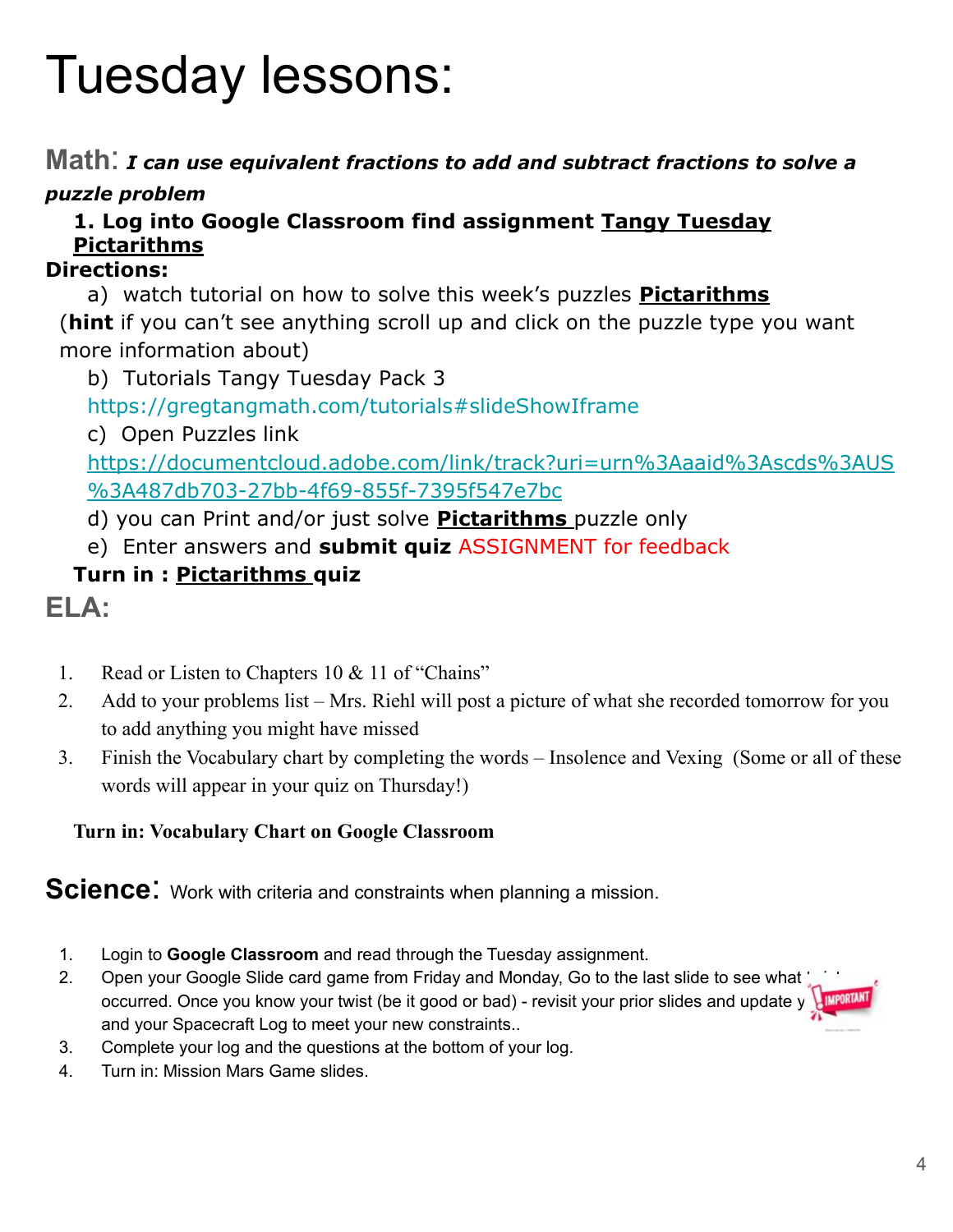# Wednesday lessons:

**Math: Game Day-** Chose some games to play to practice your ability to find coordinate pairs on a grid. See the game notes next to each game for some idea on the difficulty.

- 1. Open the **Wednesday Game Day content page**
- 2. Read the directions then open the Wednesday game link Google Doc to find the game links

#### . **\*\*\* If there is an option, choose to play in 1 quadrant\*\*\***

#### **Math Nook site DO NOT DOWNLOAD ANYTHING!! Use the controls on the game picture to start game and get directions** <https://www.mathnook.com/math/skill/coordinategridgames.php>



**MATH NOOK** Math Games and More.

> **ABCYA Coordinate grid games** This is a map skills game that used latitude and longitude [www.abcya.com/games/latitude\\_and\\_longitude\\_practice](http://www.abcya.com/games/latitude_and_longitude_practice)

**Turn in : nothing today**

## **ELA:**

- 1. Compare your notes to the Mrs. Riehl's add any information that you missed
- 2. Read or Listen to Chapters 12 & 13 of "Chains"
- 3. Add to your White People's Opinion of Slaves T-Chart that you created on Monday Mrs. Riehl will post hers tomorrow for you to add anything you missed
- 4. **RACE Question: Respond on Google Classroom** After reading or listening to chapter 12 How does Lady Seymore treat Isabel differently than Madam Lockton treat her? Use the RACE and make sure to include evidence from the text to support your thinking.

#### **Turn In: Your RACE response on Google Classroom for feedback**

### **Social Studies:** Play an online simulation game about events in Boston leading up to the

American Revolution and to understand perspectives on why someone might be a loyalist vs. patriot.

- 1. Login to **Google Classroom** and find the Wednesday assignment.
- 2. You will be playing *Mission US: For Crown or Colony?* Episode 3.
- 3. Come back to your Google drive and open the "Learning Log" to answer a brief question about your time in the game. In the log, find day 3 and answer one of the prompts. Please do not spend more than 10-15 minutes on the learning log. It is a way to reflect, but does not need to be "finished" quality. It can be bullet points/pictures, etc.
- 4. Turn in: Nothing to turn in, but complete Learning Log day 3.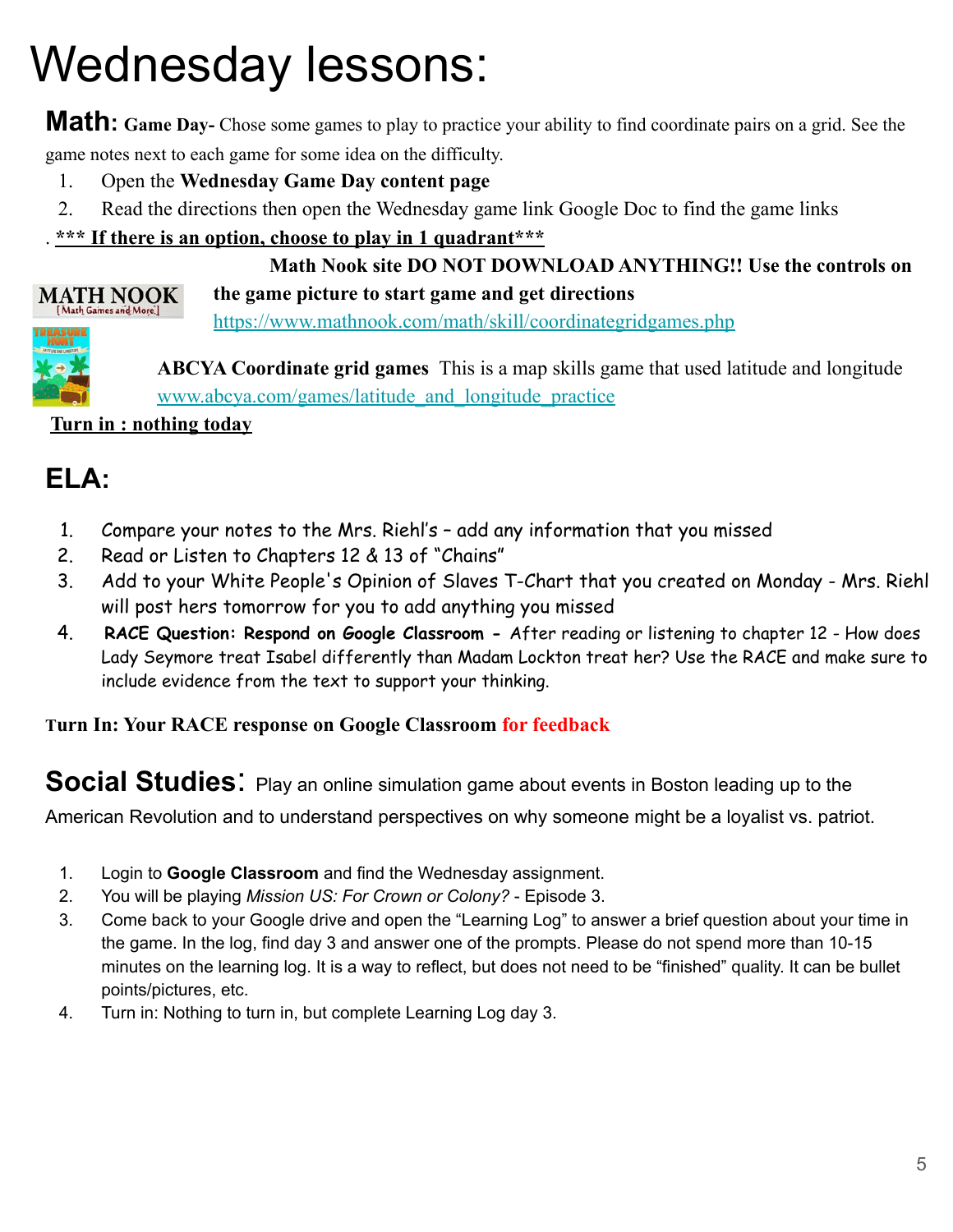# Thursday lessons:

**MATH:** *Review Coordinate planes and check for understanding Quiz*

- 1. **Log into Khan Academy** and complete **practice lesson and Take Quiz**  a. Practice lesson: *Identify points*
	- b. Quiz *Coordinate Plane ASSIGNMENT for feedback*
- 2. **Return to Google Classroom** and answer

### **Thursday Khan Academy Practice and quiz Question**

- a. Enter scores for practice and test
- b. Reflect on skill level

### **Turn in: Thursday Khan Academy practice and Quiz**

# **ELA:**

1) Compare your t-chart notes to the Mrs. Riehl's – add any information that you missed

2) Watch a short video of Mrs. Riehl as she explains setting up a new note page about inferring character traits for Isabel

3) Read or Listen to Chapters 14 & 15 of "Chains"

4) Make inferences about Isabel's Character using evidence = her Actions/Words/Thoughts/Feelings – Add the evidence and the trait to your note page (See Mrs. Riehl's)

5) Take the Quiz on chapters 13,14,15 for feedback upon completion

**Turn in: Your Quiz for chapters 13,14,15**

### **Social Studies:** Play an online simulation game about events in Boston leading up to the

American Revolution and to understand perspectives on why someone might be a loyalist vs. patriot.

- 1. Login to **Google Classroom** and find the Thursday assignment.
- 2. You will be playing *Mission US: For Crown or Colony?* Episode 4.
- 3. Come back to your Google drive and open the "Learning Log" to answer a brief question about your time in the game. In the log, find day 4 and answer one of the prompts. Please do not spend more than 10-15 minutes on the learning log. It is a way to reflect, but does not need to be "finished" quality. It can be bullet points/pictures, etc.
- 4. Turn in: Nothing to turn in, but complete Learning Log day 4.

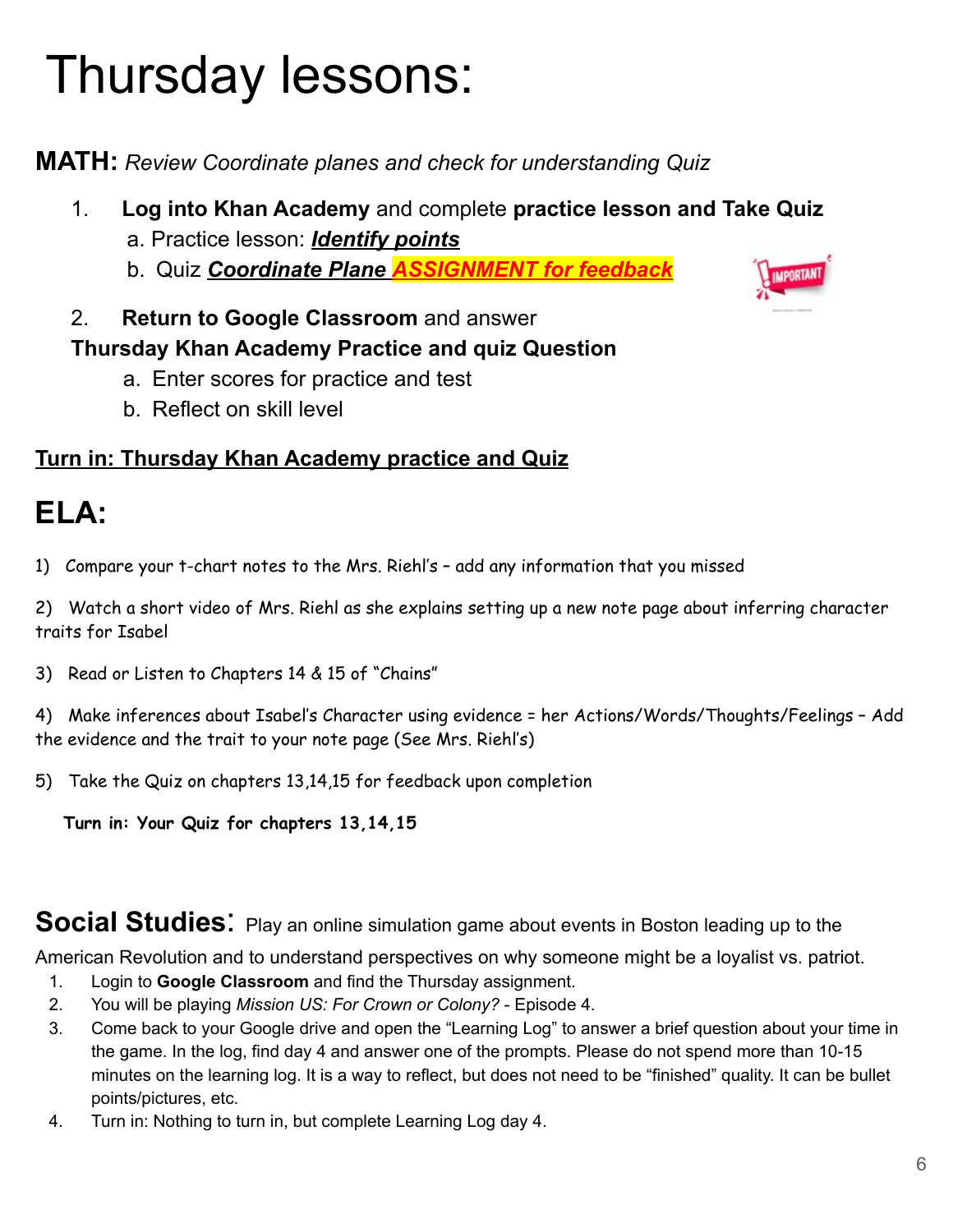# Friday lessons:

## **Math***: Finish up and Feedback*

- 1. *Finish I Ready* math lessons
- 2. Check to see all work is turned in and look for feedback
- Go to Classwork feed
- · clicking the *"view my work" button*.
- click on returned assignments,
- · look for comment talk-bubble next to assignment
- · open any google forms to see question by question feedback and read comments

## **Math: Nothing to turn in today**

## **ELA:**

- 1. Compare your character trait t-chart notes to the Mrs. Riehl's add any information that you missed
- 2. Read or Listen to Chapters 15 & 16 of "Chains"
- 3. Add to your Character trait list for Isabel's using evidence = her Actions/Words/Thoughts/Feelings – Add the evidence and the trait to your note page (See Mrs. Riehl's)

**Turn in: Nothing for today**

**Social Studies:** Play an online simulation game about events in Boston leading up to the

American Revolution and to understand perspectives on why someone might be a loyalist vs. patriot.

- 1. Login to **Google Classroom** and find the Friday assignment.
- 2. You will be playing *Mission US: For Crown or Colony?* Episode 5 & epilogue.
- 3. Come back to your Google drive and open the "Learning Log" to answer a brief question about your time in the game. In the log, find day 5 and answer one of the prompts. Also, please answer the Patriot/Loyalist reputation question at the end of the assignment. Please do not spend more than 10-15 minutes on the learning log. It is a way to reflect, but does not need to be "finished" quality. It can be bullet points/pictures, etc.
- 4. Turn in: Turn in completed Learning Log.